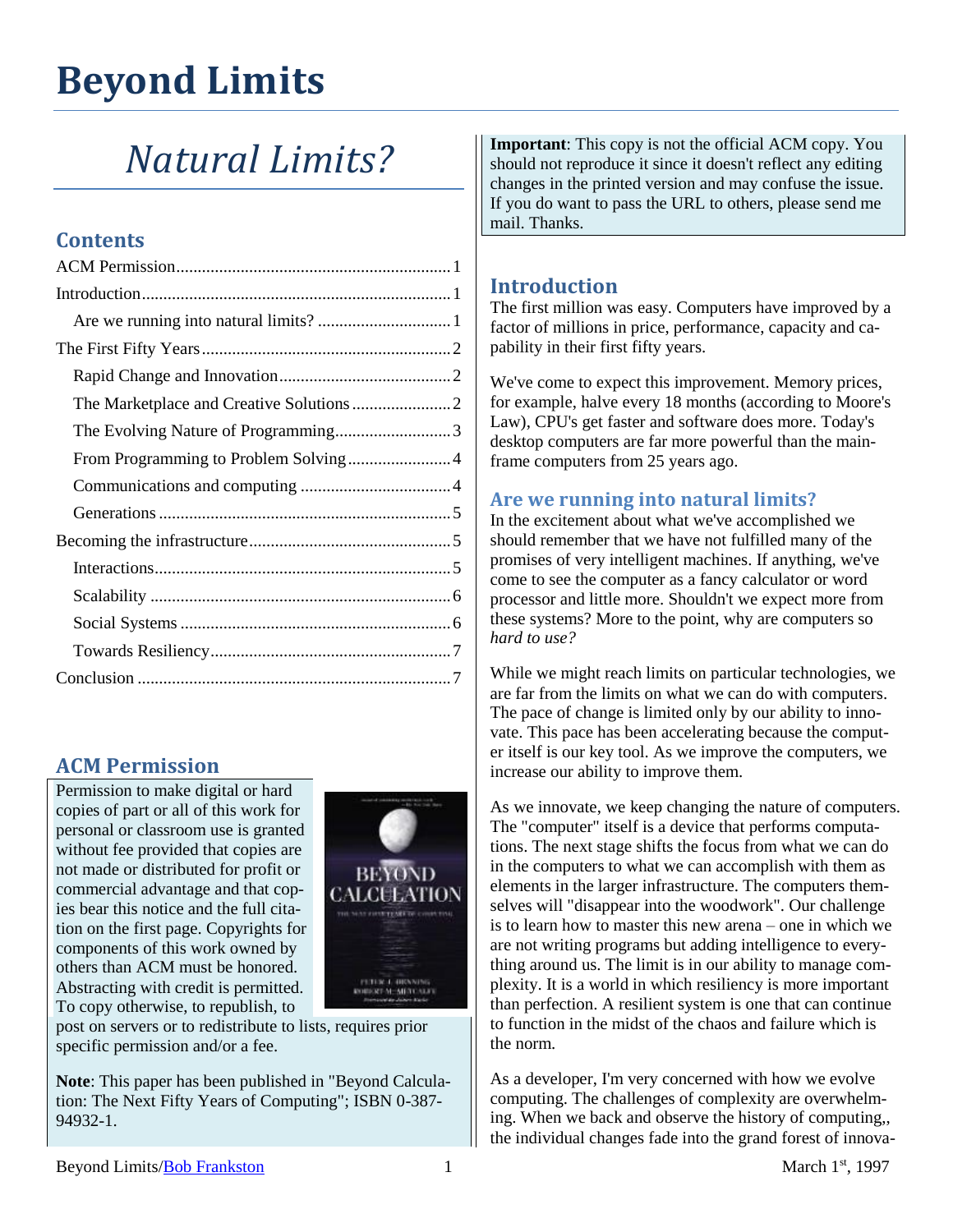tion. Stepping further backing, computing itself is a part of as opposed to apart from the evolutionary process of innovation.

Step too far back and we fail to see that the evolution of computing has not been uniform. What we got isn't necessarily what we asked for. But it is in the nature of systems to exploit unexpected advantages.

The history of computers has also been rife with failed promises and frustrated expectations. Yet these tend to be forgotten in the excitement of what we can – almost – do.

Once again, we are at a transition point. (When are we not?). We are leaving the confines of the isolated computer and becoming the infrastructure; an infrastructure of intelligent elements. And we have no idea where it will lead but we can be sure that the pace of change will continue to accelerate.

# <span id="page-1-0"></span>**The First Fifty Years**

## <span id="page-1-1"></span>**Rapid Change and Innovation**

When four-function calculators were first introduced they cost \$1000 (in 1997 dollars) and now they are given away free, the cost being covered by the advertisements on the back. Not only does a wristwatch contain a computer, but it plays music and, soon, may also be a telephone.

The first half century of computers has been a period of rapid advancement in hardware and software design.

This rapid pace was driven by many innovations. Core memory was created to meet the needs of the early computers. Semiconductors were invented separately but were crucial to the ability to create large systems. But even before transistors became widely available, tube technology had been advanced beyond anything believed possible in the days of radio.

Equally important were the improvements in software. Operating systems were created to make efficient use of expensive hardware; tools were created to make programming simpler. These innovations used existing hardware existing. Only after the software was available was the hardware tuned to meet the needs of the software. The improvements in software are characterized by Corbató's law which states that the number of lines of code is the same, independent of the language used. The more we can leverage programmers with tools that make it easier to express their algorithms, the more productive they are

Projects that required innovating in too many areas at once were unlikely to succeed. The IBM 360 and the Multics project were notable exceptions and both experienced long delays in delivering on their promises. The lessons of why

these projects were so difficult are still relevant today. Fred Brooks' The Mythical Man Month applies to any complex system, not just a large pride of programmers.

After the success of these first fifty years, are we running into the limits on what computers can do? What if we can't make circuits much smaller than they are now, what if we can't dissipate the heat? The size of an atom hasn't shrunk and you need at least one to make a wire.

This mood of uncertainty about our ability to overcome limits is not new. In 1798 Thomas Robert Malthus wrote his Essay on the Principle of Population as It Affects the Future Improvement of Society. His basic claim was that we were doomed to starve because population increases exponentially but food sources increase linearly.

This pessimistic view fails to take into account the nature of change and innovation. It is necessary to be flexible and build upon the innovations available rather than just improving already available technologies. While there have been many technological advances in food production, it has also been necessary to improve distribution and to limit population growth. The innovations build on each other but are not rigidly dependent upon each other. If we have better distribution we can bring food from farther away or we can improve the local crop yield. If we have higher agricultural productivity we can move to the city.

With computers we have an additional element – the computers themselves are direct agents in the process of innovation.

## <span id="page-1-2"></span>**The Marketplace and Creative Solutions**

The evolution of personal computers was accelerated because electronic spreadsheets appealed to investors. The marketplace directly funded the development of the technology. This is a particularly dramatic example of the value of a marketplace in driving innovation.

The size of the marketplace was also important for a variety of approaches to coexist and flourish enriching the store of concepts available for reuse.

The development of graphics processors is a good example of a sufficiently large specialized market. 3D graphics processors can be targeted at consumer games and then used for commercial visualization while retaining the low price of the large consumer marketplace..

Innovations are typically in service of a need. In the case of communications, a major need is increased bandwidth. We can increase bandwidth by improving signal processing or by compressing the data. As we run into the limits of the signal speed, we improve compression. Voice compression reduced bandwidth requirements from 32Kbps to 9.6Kbps or less in a few years. Some of this has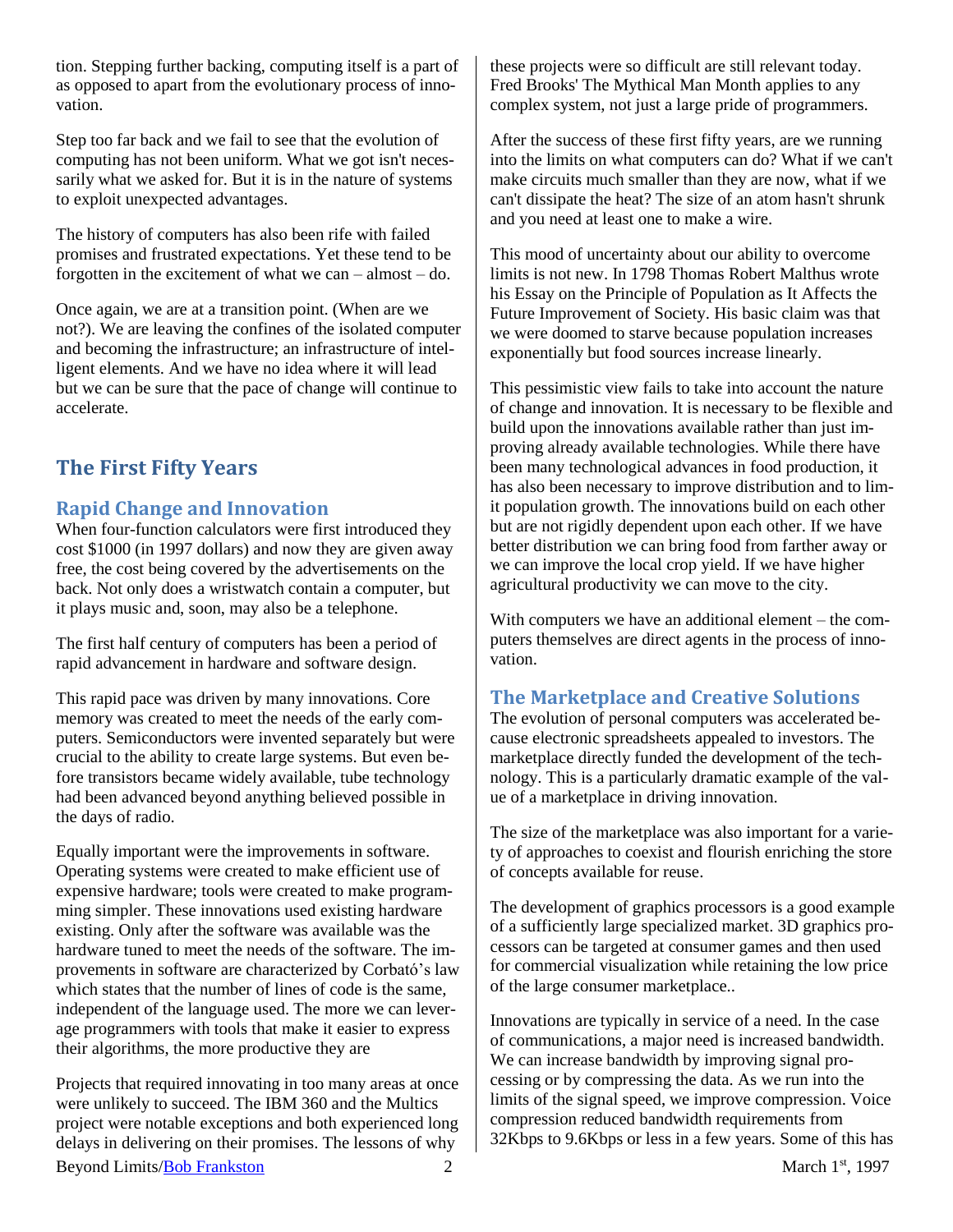been due to faster processors and some due to algorithms such as modeling the constraints of the human mouth.

To the user, communications simply became better (Cheaper? More capable? Faster?). What seems to be a uniform process of improvement is composed of disparate elements.

## <span id="page-2-0"></span>**The Evolving Nature of Programming**

The dramatic changes in hardware often obscure changes in software. We've gone from wiring plug-boards for each calculation to drawing a description of what we want them to do. In some cases the computer watches what you do and tries to offer its own suggestions which not always appreciated.

Using the computer itself as the tool for its own programming has been central. Assemblers allowed machine instructions to be coded symbolically; later compilers converted program descriptions into machine instructions; and development environments became available to manage the process. Note that these terms: "assemblers", "compilers" and even "computers" come from human jobs of similar functions but the machines have become the agents for these tasks.

The meaning of programming has itself evolved. Initially the focus has been on coding the steps involved in solving an identified problem. As the tools become more powerful, the coding aspects have become automated and the focus has been on the description of the problem itself. In fact, original programming languages were called Automatic Programming tools since they automatically generated the program from the description – we now refer to the description as the program. But as our capabilities have grown so have our expectations and thus our requirements. The term coding moved from specifying machine instructions to writing in a language such as COBOL or FORTRAN. Later generations of tools allowed for describing the desired result rather than an algorithm. One might specify a report by giving a sample rather than the details of how to construct the report.

The challenge has shifted from providing the professional programmer with tools to providing the "users" with the tools to directly interact with the computer. The original users of FORTRAN saw themselves as, and were, scientists and engineers solving their own problems. As their needs grew they had to choose between focusing on programming computers or on their area of professional expertise. For many, programming was more seductive.

As we've expanded the set of "programmers" to include, potentially, anyone using a computer, we've also changed the nature of programming. Rather than specifying a series of steps, one can give examples or a description of what

should be done rather than the detailed steps for how to do it.

Even if these users approach the computer as an improved version of an earlier device such as a typewriter, the real power comes from understanding the new capabilities. Rather than "typing", one uses rule-based "styles". Instead of being concerned with the attributes of each "section head", one tags (or "codes") each header as such and then can set the properties of all heads and, perhaps, subheads as well, at once. Later one can add some rules to describe what happens if the head is stuck at the bottom of a page or how to handle odd pages differently from even pages. It is not necessary to have this understanding to use the computer to type, but those who do are rewarded with a more effective tool. Of course, the software vendors are trying to garner the largest possible market and so have an interest in making the capabilities more accessible. Features understood by only a few are liable to be discarded.

Likewise, the spreadsheet is not just a digital analog of a calculator but a tool that allows for experimentation. (Only later did it become a presentation tool, but that's another story). In fact, the electronic spreadsheet derived its power from allowing a user to specify an algorithm by "doing it" and then being able to repeat the operation with new values. The name "VisiCalc" emphasized the visibility of this process. We were, in fact, getting people to program without realizing that's what they were doing.

It is this ability to use the computer as an agent by "programming" it with behavior that is central to the power of computing. It is important to realize that we have converted the user into a programmer just as the phone dial converted people (users?) into phone operators. In the 1930's there were some estimates that by the 1950's we'd need to have everyone to be a phone operator in order to satisfy the demand. The effect of automating the phone system can be viewed as not eliminating phone operators but making everyone a phone operator.

Requiring a separate class of programmers who translate user requirements into algorithms is not only expensive but ultimately frustrates our ability to make effective use of the technology. It is this requirement for the specification of behaviors and effective algorithms that is at the heart of the societal change. Just as there weren't going to be enough phone operators, there aren't enough programmers to add all the little bits of intelligent behavior we are going to expect of the infrastructure. And it is this limitations imposed by this need to specify behavior that is part of the upcoming challenge.

The ability to be descriptive is an important twist on programming in both the spreadsheet and the telephone system. Rather than specifying programming as a series of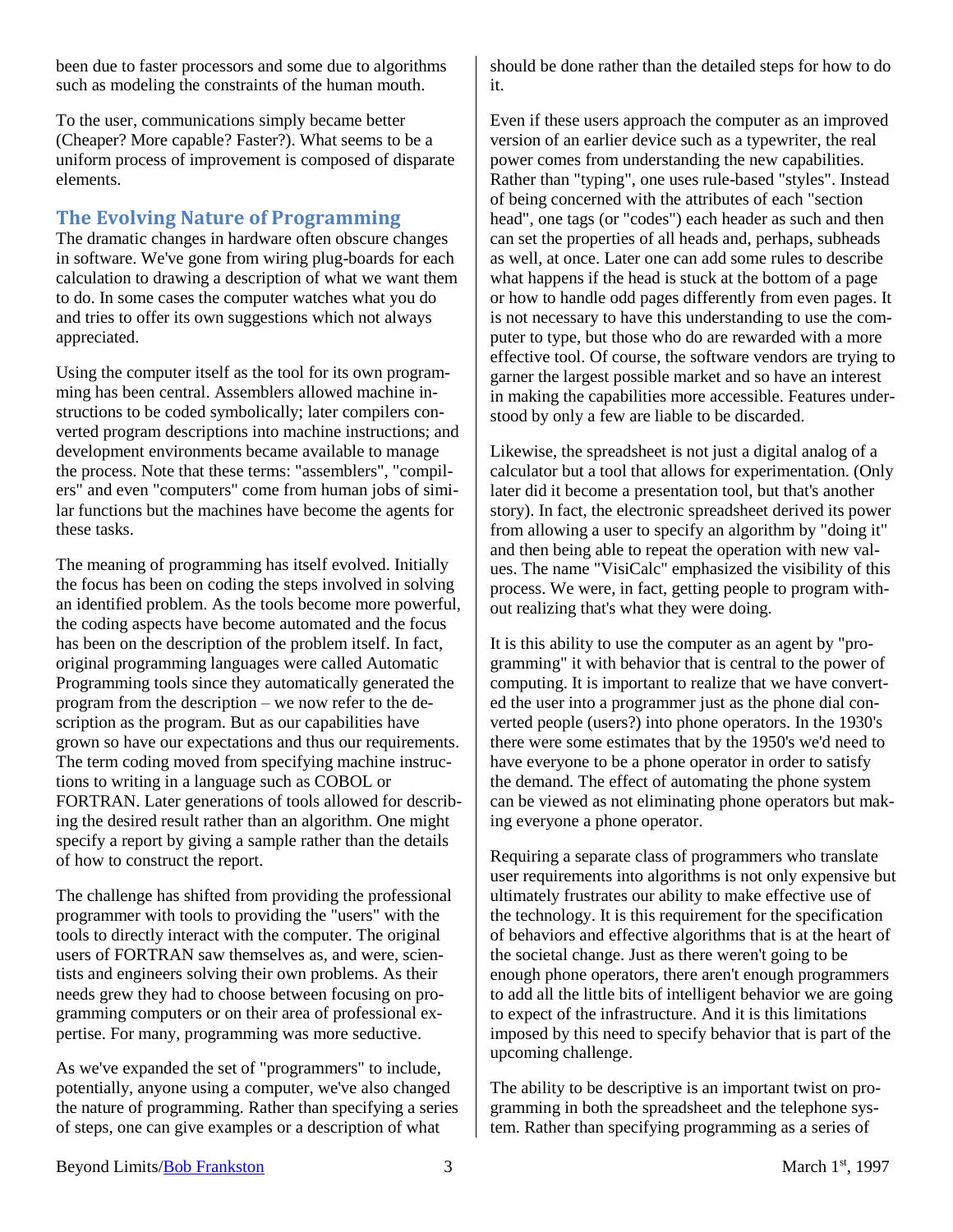step by step operations, the user describes the behavior in a "language" that is shared with the computer. This allows the computer to do more than blindly execute the steps. It can also explain what is happening and recover from many possible problems. But there is still enough freedom left to the user to "reach a wrong [telephone] number" or specify an incorrect formula on the spreadsheet.

#### <span id="page-3-0"></span>**From Programming to Problem Solving**

One way to characterize problem solving is as the process of making the complex simple.

Computer systems come from a heritage of extremely complex systems built with seeming perfection. Error rates in the trillionths and better are not unusual. Initially this was achieved by careful engineering. Programs were carefully audited to be seemingly bug-free. We even had the notion of proving programs correct.

At best, one can prove that two representations of an algorithm are equivalent but that doesn't address the question of whether the program meets a vaguer requirement. The question is whether the program works properly in service of some larger goal. There may, in fact, be multiple conflicting goals.

Rather than proving programs correct, we must make them simple enough to understand.

The Copernican heliocentric solar system was more than a mathematical reformulation of Ptolemaic system with the Earth at the center. It represented a better understanding the motion of the planets. The heuristic is that the simpler solution is better (Occam's razor). We can take this one step further and argue that simplification is our goal.

But this begs the question since it just shifts the problem to finding the right representation which is unsolvable in the general case. Both because it reminds us that the nature of the solution is a function of the context in which the problem is being solved (ambiguity) and simply because it is simply a restatement of general problem-solving.

But there are elements of a solution here. While we can't necessarily find the right decomposition, we can iterate on the problem and redecompose the problem as we improve our understanding. In practice, if we start out with an initial structure we can recompose the set of elements, or objects, as our understanding is refined. In terms of objectoriented system, as long as we have control over our set of the problem space, we can iterate on the system design. This is an effective technique but it becomes more difficult as the scope increases. Fred Books addressed some of the implications of scale in the Mythical Man Month. The same issues that arise with adding people to a task also arise when building a large system where iterating on the whole design becomes increasingly difficult.

When we have independent interacting systems we don't necessarily have the option of recomposing them. This places a premium on getting an effective representation the first time but, inevitably, the initial solution will need to be adjusted as the situation changes. To the extent we can, we must be prepared for such change.

#### <span id="page-3-1"></span>**Communications and computing**

The impact of the Web has been dramatic – more than the Internet itself. In the "calculator era" computers stood entirely alone. They took input on paper tape or cards and produced results on a printer or maybe punched out some result for later use. That was a long time ago. In the 1960's time sharing became common and in the 70's and 80's, the Arpanet, later the Internet, started to link systems together. Local Area Networks (LANs) became common in the 80's. The impact of the Web was dramatic because it brought connectivity to the center of computing.

Like VisiCalc, the Web came about at just the "right time". More to the point, there was a waiting ecological niche. The Internet was sufficiently ubiquitous to be the basis for a global infrastructure. What was needed was an effective way to name elements in this network. The key to the URL (Universal Resource Locator) is that it is a pragmatic name that is not only where a resource is but how to access it. The "http" in the URL could also be "ftp", for example, for File Transfer Protocol. Thus we absorb the old protocols into the new without giving up any of the old capabilities. A graphical browser (Mosaic) for the widely available consumer platforms made the power available beyond the scientific community that the Web was originally created for.

Once again we have a positive feedback cycle with the Web growing in scope because of the Web. Not only do we have the tight loop with the Web being the means of improving the Web – each iteration brings in more participants and their contributions. The result is a very rapid growth, or a hypergrowth.

The Internet protocols were themselves built upon simple standards with the main tools being a terminal program (Telnet) and the text editor. The Web came about during a period when the Internet seemed to be getting saturated and was suffering from slowdowns and other results of overextension.

Yet the Internet is now much larger with many times more users. Of course, there are the standard predictions of collapse. The difference is that the Web has transformed the Internet from a tool for the cognoscenti to one of the fundamental engines of society.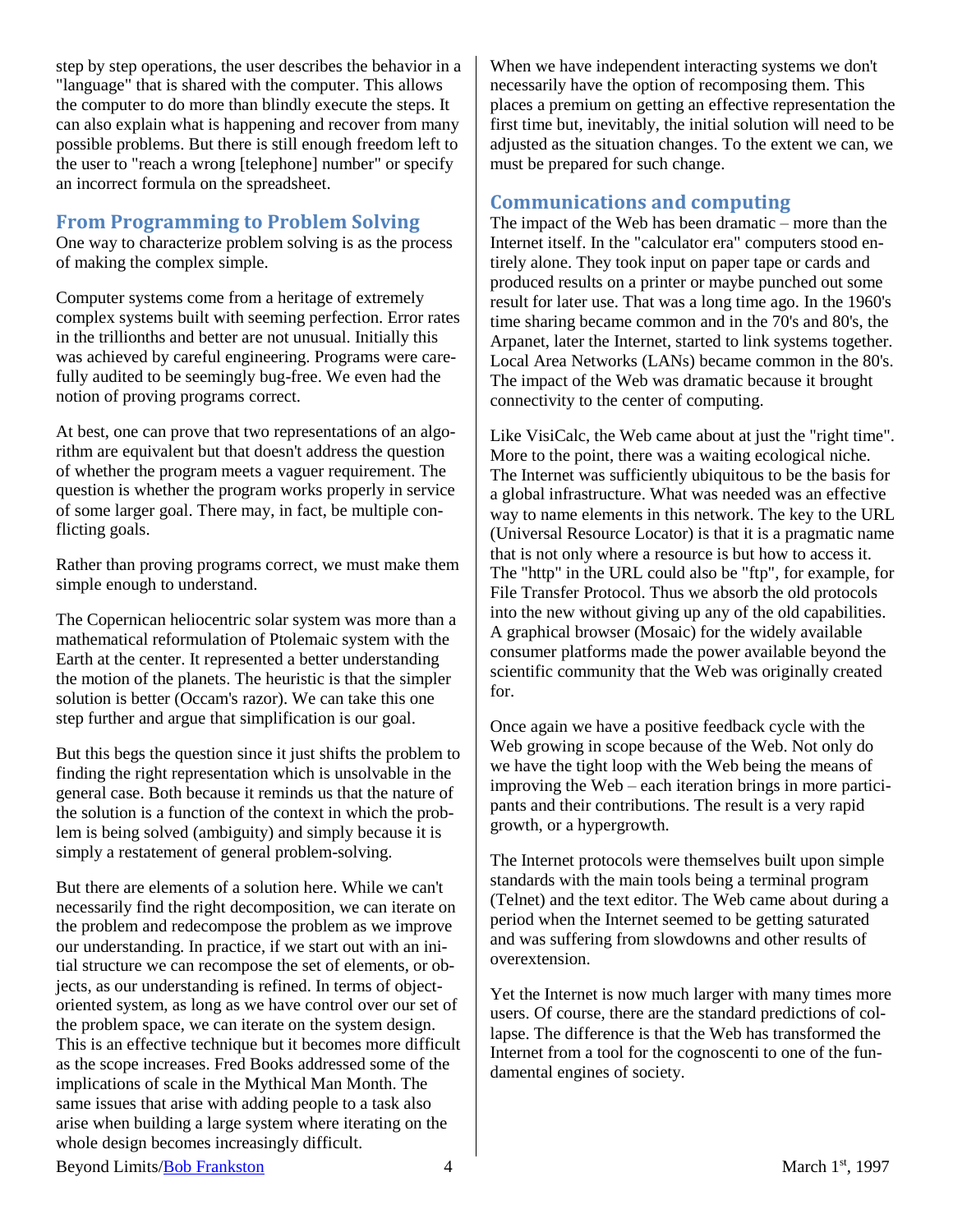It won't fail because we can't let it fail. Our ability to learn to be resilient in the face of failures will allow us to avoid the collapse that is characteristic of rigid systems.

In the earlier example, we saw that there was a tradeoff between bandwidth and communications speed. With the Internet we have another communications tradeoff in the ability to use a very jittery and not fully reliable medium (the Internet) as an alternative to the well-engineered, isochronous PSTN or Public Switched Telephone Network. The impact will be profound because we're selling telephony components linked together with software rather than a single "dialtone" service. The threat to the phone network is not just in the dramatically better economics of the Internet, it is also in the ability to define new telephony services purely in software.

### <span id="page-4-0"></span>**Generations**

We have a tendency to group together a set of changes into arbitrary "generations". There is a reality to this in that small changes aggregate to larger trends. Operating systems for mainframes serve to dole out scarce resources. Minis, being less expensive, were tuned for particular purposes. Personal computers started out as an extreme simplification of earlier computers for a very low price with limited utility.

Generational change serves a necessary function of clearing the underbrush of complex ideas so that new ideas can flourish. The radical simplification of computers in PC's has allowed the growth of new operating systems with great emphasis on the ad-hoc integration of applications. The term "application" itself represents a shift from emphasis on the isolated program to its role in service of a task.

Though the various hypergrowth phenomena seem to come just in time out of nowhere, if we look closely we can see their antecedents. VisiCalc had screen editors and calculators, the Web had the WAIS, FTP, Telnet and Gopher, simpler access tools. CISC hardware had the RISC experience to draw upon. The hardware, software and, especially, networking growth are building upon themselves.

For the last twenty five years the Internet has been growing in importance until it was unleashed by the Web. The interactions between applications over the Internet are an extended form of the cooperation among applications within the personal computer itself. This is setting the stage for the next change in the nature of computing.

## <span id="page-4-1"></span>**Becoming the infrastructure**

We are in the midst of a fundamental change in the nature of and the role of computing. We are creating a global communications medium that supports digital connectivity among the computing agents throughout the world. We are also deploying bits of intelligence throughout the infrastructure.

The growth of the Internet (often confused with the Web which is just a set of capabilities riding the Internet) is dramatic in its own right. What is less obvious is the growth of intelligent elements such as light bulbs that implement their own lighting policies; or cars that use a local area network to coordinate their components and the global network to report diagnostic information and get traffic updates.

The traditional approaches to system design posit that there is a system being designed. We are adding to a complex system without any overall coordination. Once again we've introduced major sources of complexity without the corresponding means of dealing with it. We need to learn how.

In a sense, the overwhelming scope of the problem contains the seeds of how to approach a solution. Techniques that seemed sensible in a well-understood system just don't work. There is no single version of software to be updated. But, alas, cleverness allows us to keep up the illusion that we are still operating in the old world of self-contained systems. Remote Procedure Calls allow us to pretend that we are invoking a local subroutine when we might be using arbitrary resources on the network.

The deception fails when there is something goes awry, even something as simple as a delay. The result appears as just one more case of computer unreliability rather than as a symptom of a fundamentally flawed the approach embodied in the programming tools.

The file system interface for a disk drive doesn't have the semantics for reporting that the network cable fell out. And the network itself fails to detect this since it is a mechanical problem and not a "network" problem.

The problems of naive extensions of existing solutions should sort itself out as we develop alternative approaches which focus on the interactions between systems New methodologies will have to be resilient enough to survive in a constantly changing, inconsistent environment by bending rather than failing.

#### <span id="page-4-2"></span>**Interactions**

What happens between or among applications can be more important than what happens within them.

A system consisting of a million well organized parts is not complex in the sense that a system of a hundred autonomous systems is. The real measure of complexity is not the number of elements but the number of (nonuniform) interactions. The way of dealing with this complexity is to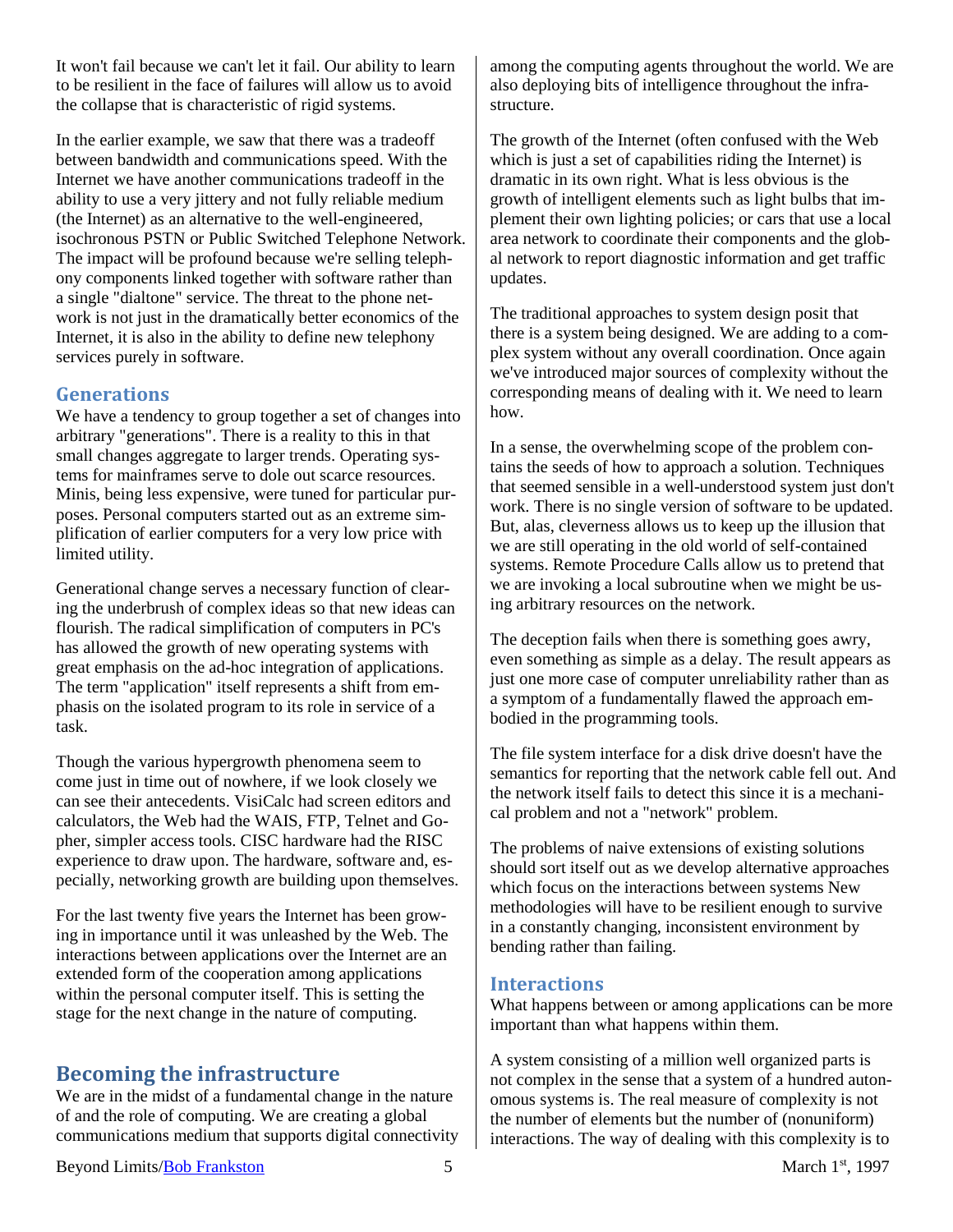reduce the interactions. In psychology this is called "chunking" and humans seem to be able to process less than ten such chunks at once. This represents an extreme, but effective simplification of the world. In programming this can be a matter of finding a representation that allows us to factor the problem into subproblems with limited interactions.

Techniques such as structured programming, modular programming and object oriented programming (to observe the evolution of the concepts) have been attempts to provide the programmer with structuring mechanisms. But they have mostly focused on interactions within a set of programs. By finding the proper structuring of a program we can decompose it into elements and then manage the interaction among the elements. Solving a problem by finding an effective representation is a recurring theme.

The challenge is not simply to create programs in isolation but to create independent systems that interact. The interactions are not preplanned. Furthermore, failures must be bounded and their propagation must be limited. In the world of the Internet, all systems are potentially interconnected. Ideally local failures do not lead to failures of the entire system. Within a single computer, we can be very ambitious in designing interactions among systems and must sometimes completely reset the entire system to clear out the knots that form among these interactions. This is not an option for the systems that form the global infrastructure.

What makes the problem of managing the interactions even more difficult is that the systems are not necessarily well-managed – if they are managed at all. Increasingly "programs" are being provided by people who do not even view themselves as "programmers" and the linkages are not well understood. Mix in a little Internet and we have a powerful brew.

#### <span id="page-5-0"></span>**Scalability**

In order to scale systems it is necessary to be able to regenerate reliability. Normally when you multiply probabilities of success, the result is to decrease the reliability at each stage. We've been able to defeat this phenomena by having a way to "understand" the constraints of a system and use this understanding to regenerate the likelihood of success. Active elements operating independently without sufficient defense against failure of other modules and without a description of how they should work together lack this regenerative property.

We've pushed the limits of hardware by determining how to make locally reliable devices. Initially, for example, we could use a modem to send data across the country as 10 characters a second simply by shifting between two frequencies for the 1's and 0's.But now we send 28.8Kbps (or more!) across channels designed for 3Khz voice we are using complex algorithms to make up for the unreliability of the channel. We hide this complexity within the modem.

Problems that are not amenable to a localized attack are much more difficult to solve.

An important change is to shift from algorithmic programming (traditional) to descriptive programming. The description limits the "program" to the common understanding between the describer (or user) and the computer. Describing the interactions between elements allows an observer (the computer) to assist in maintaining the integrity of these interactions and in regenerating reliability.

The description is only in terms of the common understanding and, like the railroad, can only go where track is already laid. We are thus limited by the speed at which we can lay tracks or define the language. It is the nature of the frontier for the attention to be focused at the leading edge. In a sense, the trailing standards setting is a form of track laying. As with railroad tracks the descriptions limited to the route or language chosen.

The standards process itself must adjust to the pace of change and be more adaptable. In fact, standards setting is a competitive effort to deliver solutions. The ability of the fleet-footed IETF (Internet Engineering Task Force) to deliver sufficient, even if over simple solutions, has given it an advantage over the slower moving organizations which either standardize the past or create inflexible standards for the unknown.

The IETF also has a further advantage of codifying practice rather than prescribing practice. X.400 embodied many assumptions about how email should work whereas the primitive protocols of the Internet, SMTP (Simple Mail Transport Protocol) coupled with domain naming, worked. Some of the limitations were later address with MIME encoding. This might be kludge layered upon kludge but it got the job done.

There is now fear that the IETF itself has become too laden with its own history.

#### <span id="page-5-1"></span>**Social Systems**

Cooperating independent systems are, in effect, social systems. The participants try to interact by following rules that benefit them all. Norms are ideally derived by consensus after experience. Ultimately, each individual must take some of the responsibility for its own behavior and fate.

The Web is a good example. It spans continents and travels through (near) space. And it normally works!

The reason that it works is the unreliability of the worldwide Internet. Each element of the web is constructed on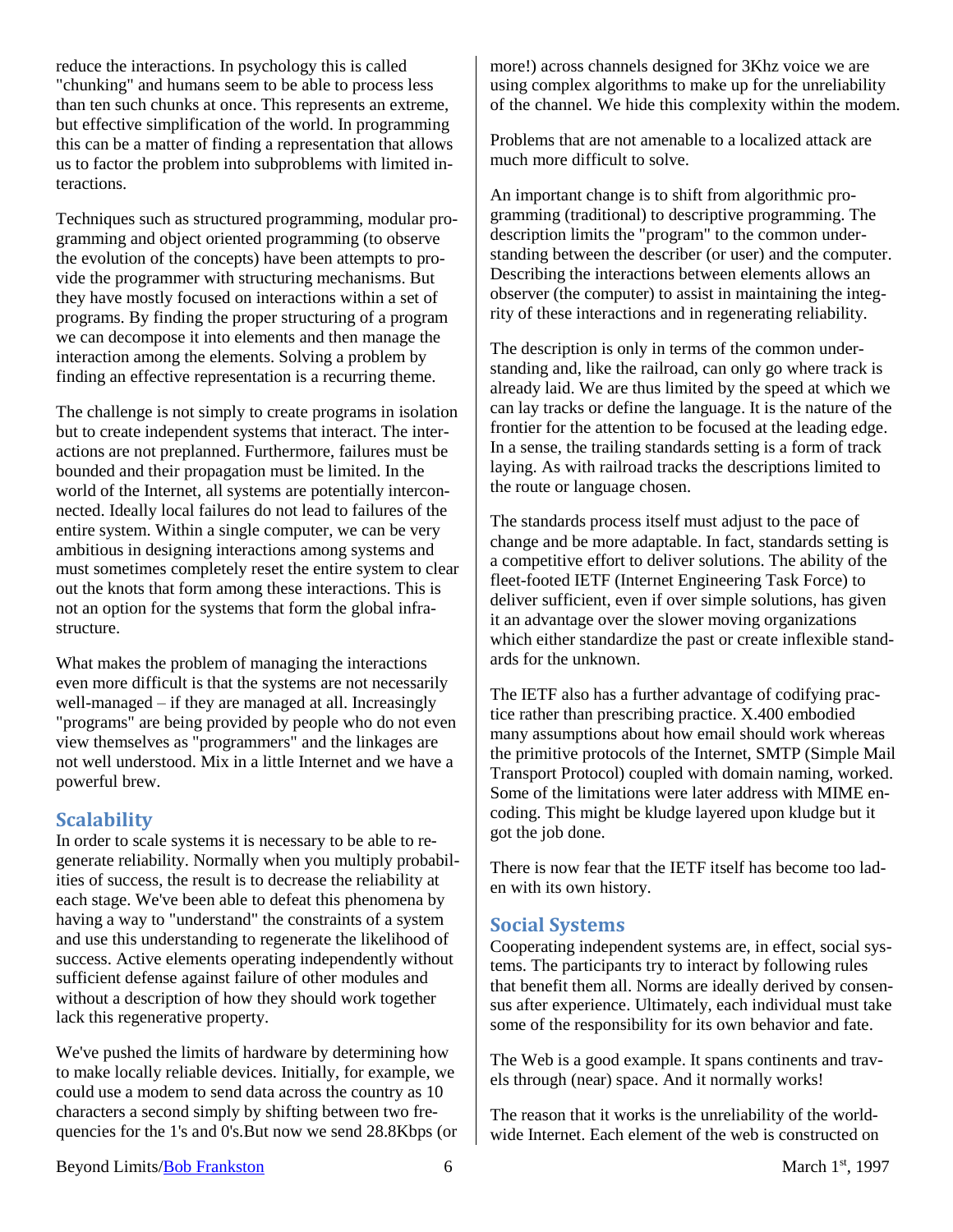the assumption that it will encounter errors and surprises over which it has no control. The Web, despite its spectacular growth and the vast number of services built on top of its protocols is simple and shallow. Simple in the sense that its architecture is understandable (so far) and shallow in that it isn't built upon layer upon layer but only using a simple transport protocol over a fairly robust connection protocol (HTTP on top of TCP/IP with HTML as a simple markup language).

There is a normal progression from the simple and viable to the complex and fragile that endangers the very robustness of the web. But it's core functionality will sustain it. The Web has also invigorated the Internet as a medium. The increased market size of the Internet due to the Web has spawned efforts such as Internet telephony. The Web is built upon the Internet, but the Internet is not limited to Web protocols.

This meandering path of change and innovation leaves us without a simple rule when we want to go in a specific direction and are not willing to wait passively for accidents to deliver solutions.

The basic principle of building a system out of cooperating elements applies. The key is to preserve robustness by having each element not just preserve reliability but regenerate it. Ideally it should be possible to recompose capabilities among their elements and subelements. This is difficult in arms-length relationships, though even there, negotiation should be part of the normal interaction, at least at the design level.

But what is most important is the attitude from which the problem is approached. Change and surprise are the normal state. To expect one design to continue to work is naive and dangerous. The term "bit rot" describes the process by which a seemingly stable set of bits or programs degenerates over time. The bits don't change but their relationship with their environment changes because of normal drift.

The nature of the problems we are trying to solve has changed and so have the tools. Rather than writing programs, people are specifying rules or policies or local behavior as part of their normal interactions with the world. Yet we don't understand how to compose these into coherent and explicable systems. We have had to learn the pragmatic debugging when theoretical debugging was proven impossible. Now we need to learn the heuristics that apply to compositing systems. To the extent that a system of these local rules can be observed and "understood", we can assist the user in understanding the behavior of the system.

Beyond Limits[/Bob Frankston](http://frankston.com/public) 7 7 March 1st, 1997 This understanding needn't be full, just sufficient for to manage the interactions. In fact, we should expect that our

understanding is incomplete and wrong so we can adapt to surprises.

In general, a descriptive approach to specifying behavior is much better than an algorithmic one since it allows for an overseer to "understand" what is being requested whereas a procedural description must be evaluated step by step without an overview. One is able to be descriptive precisely because the procedural elements are so well understood that they are incorporated into the larger system and we are simply calling upon these known elements of behavior. So we are back again to this cycle of building upon our previous understanding. The rate at which this process can propagate and iterate limits the rate of progress.

## <span id="page-6-0"></span>**Towards Resiliency**

The old goal was bug-free. The new goal is resiliency. It is much more important to recover from exceptions than to avoid them. The term "bug" is useful in describing a behavior in the purview of a single designer or design team. Failure to respond to the external failure or even simply the surprising behavior of another element is really different than a bug within one's own program.

This requires a shift in our thinking: from techniques for building programs to the integration of independent and partially defined elements. The programs are still there but so are other forms of specification such as policies and constraints. This is an environment in which surprises (AKA exceptions or failures) will be the norm. Since this is the infrastructure, there is no option for a complete "reboot", though local resets are allowed.

This resiliency applies as well to the "programs" by people providing specifications for behavior.

We are learning how to build resilient systems. The model of social systems provides some clues. At each scale there are organizations which define the limits the interactions with other organizations. These organizations also have mechanisms for regenerating local reliability. This is one of the tenets of the American federal government.

## <span id="page-6-1"></span>**Conclusion**

The world is full of limits imposed by physics and by the complexities of interacting chaotic systems. With cleverness and with the computer as tool for effecting computation we've pushed against these limits with great success. We'll continue to create faster and better systems.

The challenge now is to shift our thinking from improving systems in isolation to how create an infrastructure of interacting intelligent elements. We need to move from the goal of precise, bug-free but isolated, systems to resilient cooperating systems. Naively extending the rigid models